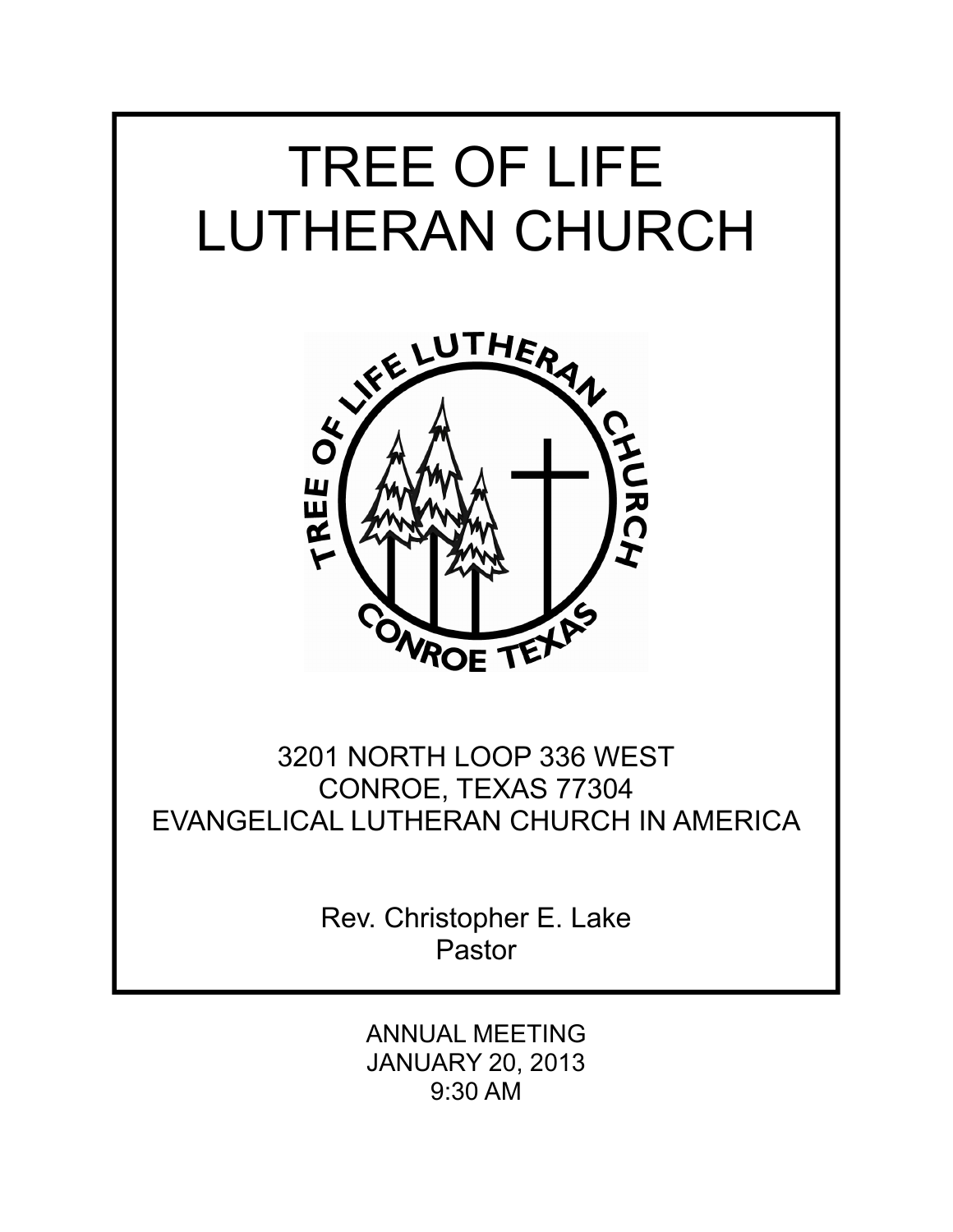### 2012 Annual Presidential Report Tree of Life Lutheran Church

Dear Fellow Members and Friends of Tree of Life,

Winter is in the air just it was almost two years ago when I took office as President of Tree of Life. When I put my name in nomination for the presidency, I didn't have any great goals or aspirations...I just wanted to pay back my congregation with love for all the love I had received over the years. I had a feeling that the coming years would be a financial struggle and I wanted to be there for comforting and encouragement. I knew that I could gather up the financial minds of our congregation and I did. I knew that I could count on our younger members of council for inspiration and progressive thinking and they have. I cannot thank the council enough for all their courage in making tough decisions. It would be so tiresome to list one's accomplishments but the bottom line is that two years later, we are still here and growing.

Special thanks have to go Pastor Chris. He was a lifeline to me during the aftermath of my son's death and has continued to be there during the last two years. We have laughed together, cried together and sometimes even fought together while praying for the health or this congregation. Pastor Chris is one of the good guys...trust him and love him, and he will be there for you.

Last but certainly not least, I have to thank Dave. He has been there to listen to my joy and anguish over the last two years. He has offered advice but mainly just listened...he loves TOL and has often calmed me and always supported me in the decisions that have to be made.

Peace and Love,

Daphne Cox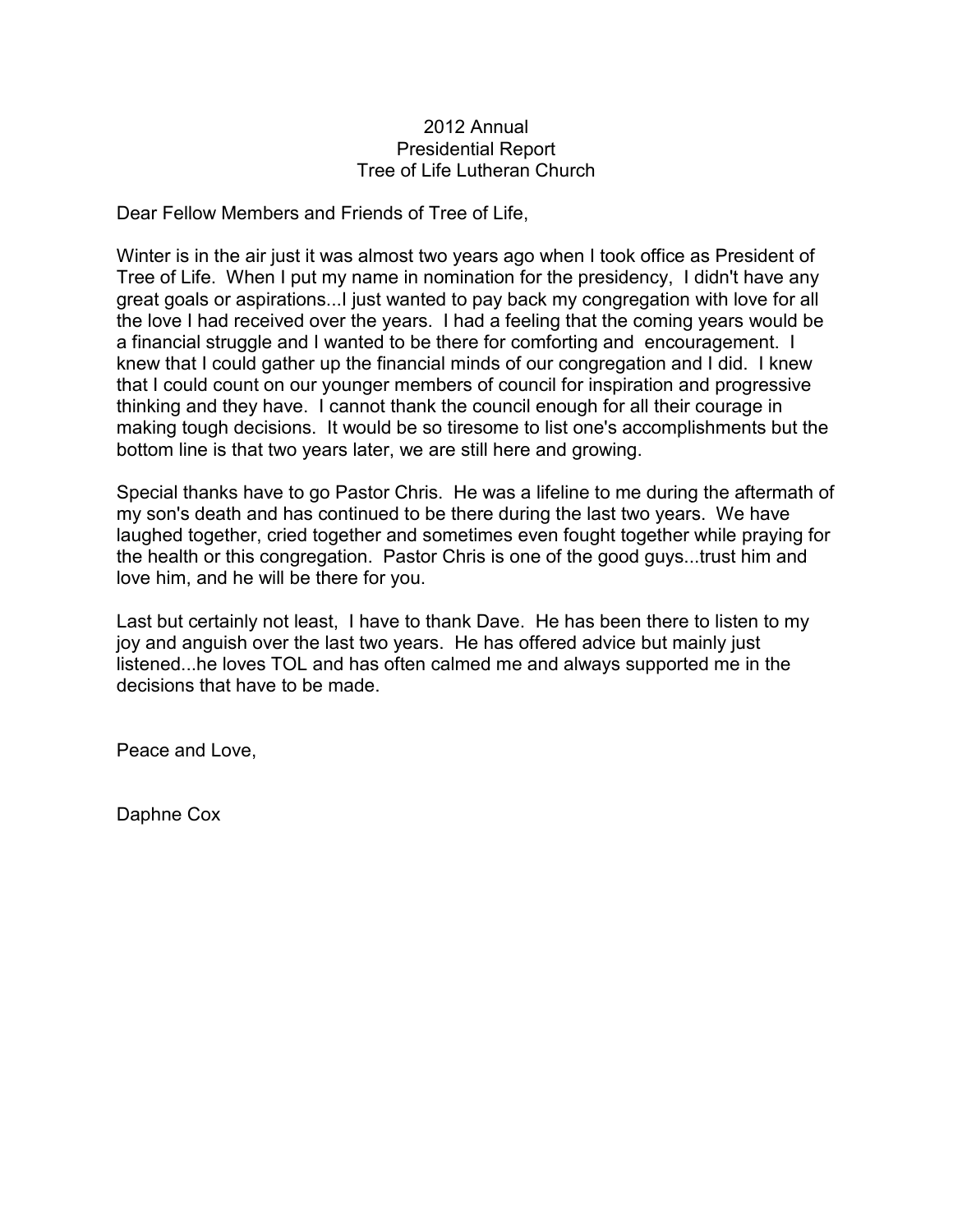# 2012 Annual Report Evangelism Tree of Life Lutheran Church

Let us give thanks to God, our Father for the successes we have enjoyed in 2012 at Tree of Life.

**1 Corinthians 3:7-9** <sup>7</sup> So neither the one who plants nor the one who waters is anything, **but only God, who makes things grow**. <sup>8</sup>The one who plants and the one who waters have one purpose, and they will each be rewarded according to their own labor. <sup>9</sup>**For we are co-workers in God's service**; you are God's field, God's building. One of the highlights of this year was a 40 day study "Unbinding the Gospel – Real Life Evangelism" lead by Bishop Mike R. Bishop Mike led the study in personal evangelism, which was well attended and generated much discussion and selfexamination. I was particularly drawn to the story of the church that started a small evangelism team. Their first instruction was simply to "meet together and pray together." This continued for three months – meet and pray together, do nothing else, make no decisions for 3 whole months The committee did report back to the church council and for 3 months the report was : "We are still praying". In summary, after 3 months of intense prayer, that entire church is still being positively impacted by their willingness to risk praying first.

**Philippians 4:6-7** *do not be anxious about anything, but in everything by prayer and supplication with thanksgiving let your requests be made known to God. And the peace of God, which surpasses all understanding, will guard your hearts and your minds in Christ Jesus*.

**Thank you** to all of you who invite your friends to join us for worship, to everyone who greet visitors as they came to worship with us, and to all who welcome returning visitors helping them feel they are part of our Tree of Life family.

For 2013, I would challenge you to pray daily for –

- 1. Pastor Chris, that his work in this ministry at Tree of Life may be abundantly blessed,
- 2. Your church council members to have wisdom and understanding in their leadership at Tree of Life,
- 3. "**Pray** to the Lord who is in charge of the harvest; ask Him to send more workers into his fields." As Jesus taught in Matthew 9:38
- 4. And for yourself as Isaiah answered God's call in Isaiah 6:8 Also, I heard the voice of the Lord, saying, Whom shall I send, and who will go for us? Then said I, **Here am I; send me**.

If we can all pray these simple petitions, believing Jesus' promise when he said "Ask, and it will be given you", I believe we will see God's work in this place exceed our wildest imagination.

Blessings to you and thanks be to God.

Dennis McConnell Evangelism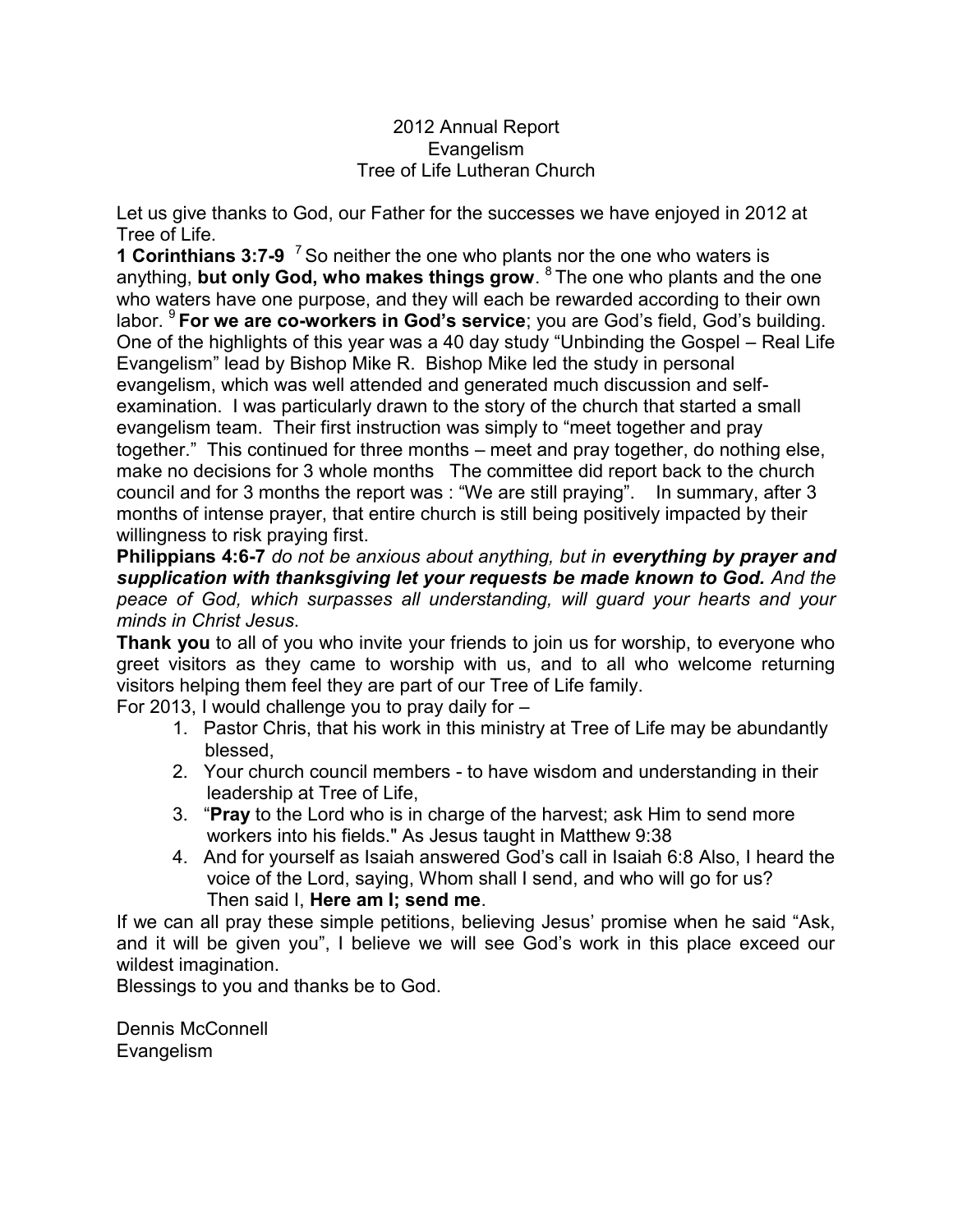## 2012 Annual Report Youth and Family Ministries Tree of Life Lutheran Church

It has been another great year with the youth and families of Tree of Life. We began our year with preparations and registration for summer camp at Lutherhill. We received a very generous donation of \$3000 to ensure that each child had the opportunity to attend camp. We also hosted our annual spring garage sale along with a Palm Sunday bake sale. Between the donation, the fundraisers, and a Thrivent contribution of \$1600, our youth earned over \$8000 towards camp. We sent 28 youth along with 4 sponsors, Julie Weeks, Bunny Stoutes, Keith Funderburk, and Pastor Chris to Lutherhill in July. Scott Collins, Amy Spoerle, and Shawn Presley also donated a week of their time as camp medics. The camp theme this year was "Let Your Light Shine Bright". The kids learned to go out into the world and let their light shine for others so that they may know Christ through them.

In May, Ryan Dockery joined the staff of Tree of Life as Youth Director. Under his direction we had a summer filled wonderful with activities for all ages. In the fall we continued with Wednesdays at the Tree which carried us into the advent season. We also participated in the Conroe Christmas Parade and won  $3<sup>rd</sup>$  place.

Based on Pastor Chris' vision and the combined efforts of many, we have implemented a retreat style method for Confirmation students, where  $6<sup>th</sup>$ ,  $7<sup>th</sup>$ , &  $8<sup>th</sup>$  grade students attend three weekend sessions along with a week of summer camp each year they are in Confirmation.

Bunny Stoutes along with Chris and Lauren Douglas organized our first annual Christmas at the Tree Bazaar. We had a variety of vendors and wonderful items donated for silent auction. The event was a great success raising over \$3600 that will benefit Ryan, the Youth, and TOL.

It has been a blessing serving the youth and families of Tree of Life this past year. I am looking forward to another one filled with many more opportunities for fun, fellowship, and faith building.

Yours In Christ Julie Weeks & Ryan Dockery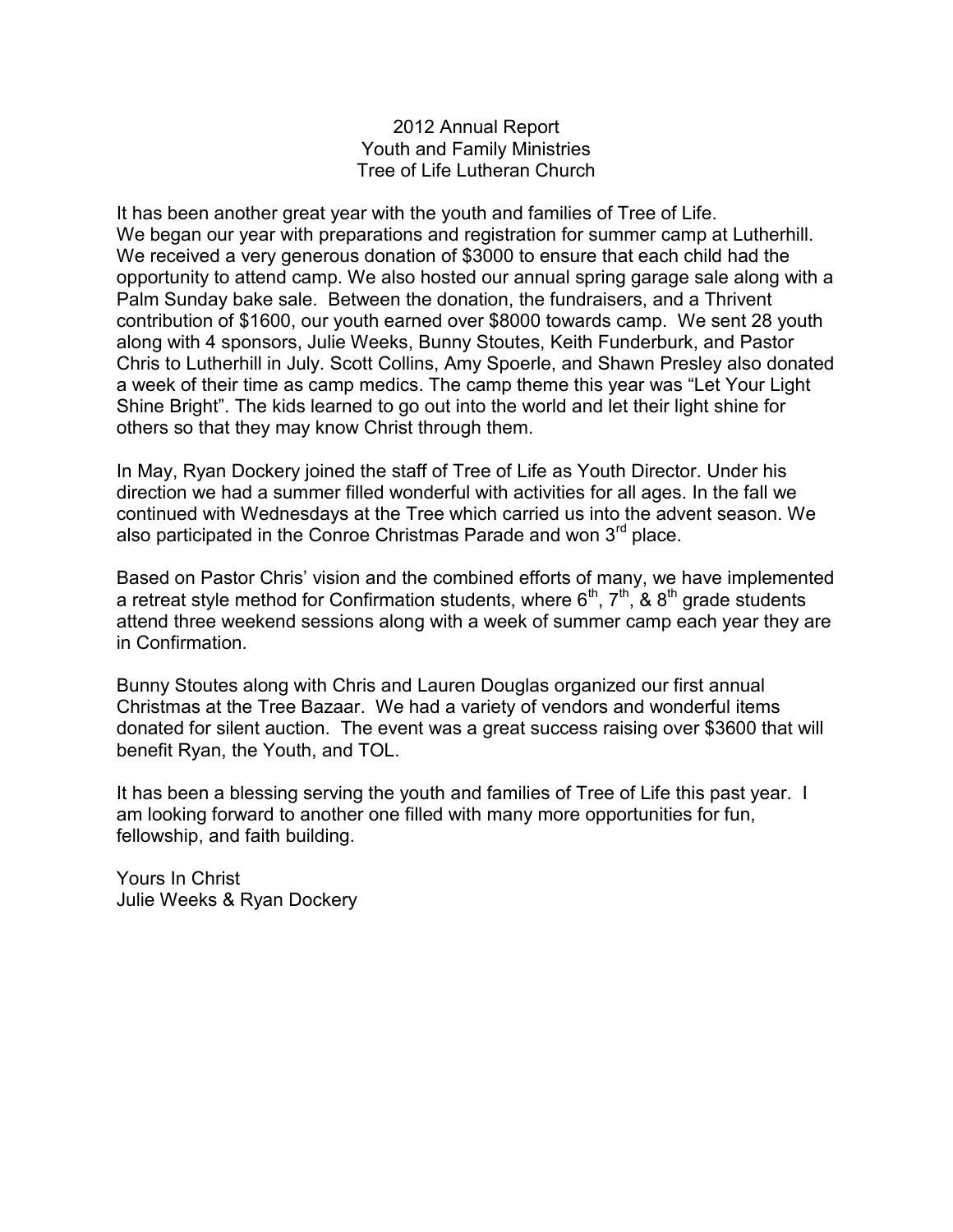# Tree of Life Lutheran Church Annual meeting January 20, 2013

- 1. Call to order
- 2. Establish a quorum (count from tellers)
- 3. Opening prayer- Pastor Chris Lake
- 4. Approval of meeting agenda
- 5. Approval of January 15, 2012 annual meeting minutes
- 6. Approval of September 16, 2012 special congregational meeting minutes
- 7. Statement from President and Pastor
- 8. Recommendation and approval of updated and revised church constitution and bylaws
- 9. Nomination for Church council positions (Nominating committee recommendations)
	- a. President- Dennis McConnell
	- b. Council secretary- Vickie Funderburk
	- c. Financial secretary- Linda Bliese
	- d. Evangelism- Daphne Cox
- 10.Election of council members
- 11.Financial report 2012- Larry Anderson
- 12.Presentation and adoption of 2013 budget
- 13.Report of tellers
- 14.New business
- 15.Closing prayer
- 16.Adjournment

*The Purpose of Tree of Life is to experience a happening church that is friendly, warm, and caring and the Mission of Tree of Life is to invite, inspire and include all people in Christ's love.*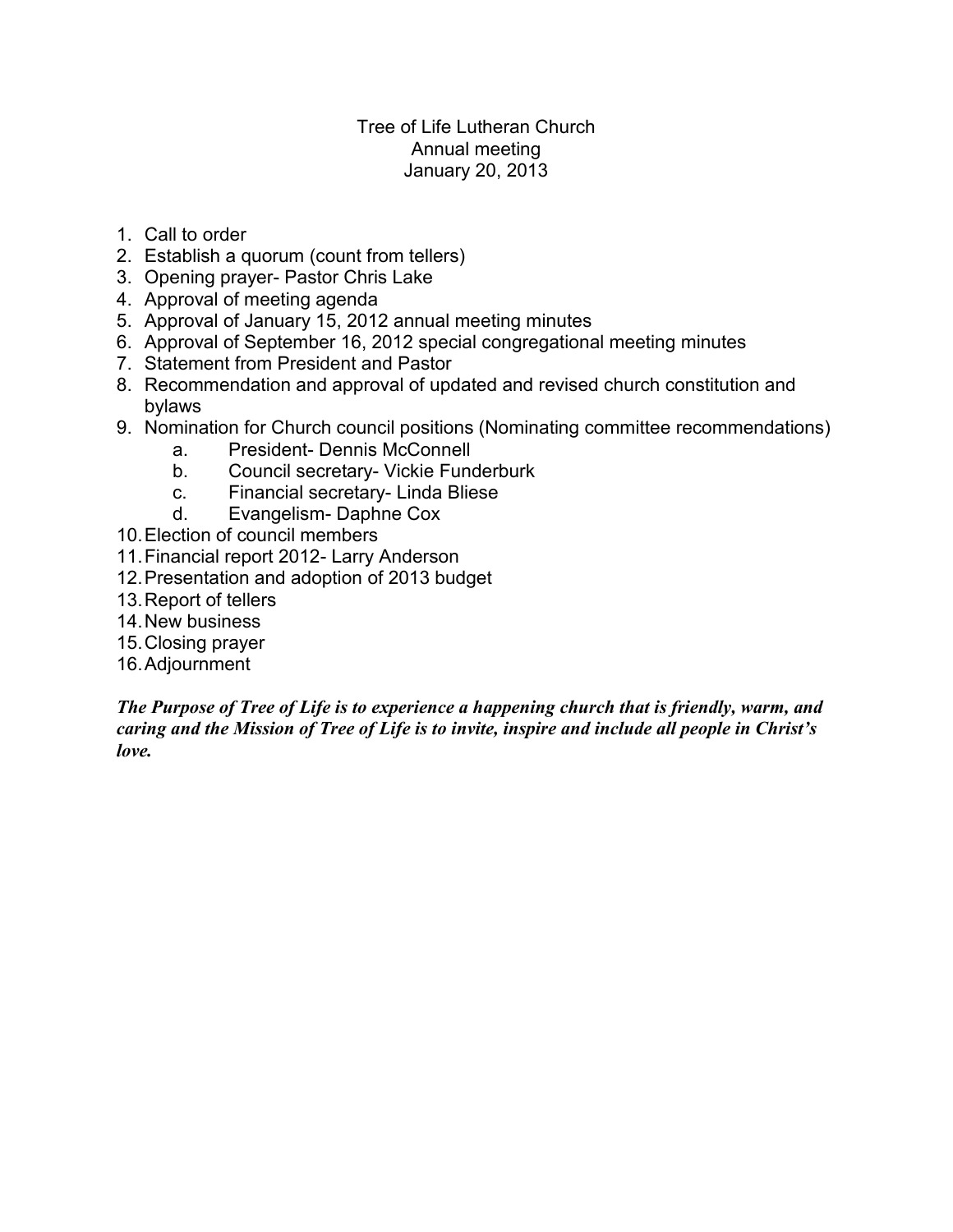## 2012 Educational Annual Report Tree of Life Lutheran Church

The past year has been an eventful one in the area of Christian Education at Tree of Life. Sunday School continued on in the spring as well as adult Bible Study, led by Dennis McConnell. It was the decision by council to bring Ryan Dockery on as our new Youth Director that changed the course of the year and strengthened our education program. Ryan's summer began right away with VBS and continued on with Wednesday activities, camp, and the beginning of Children's Church during the 10:30 worship service on Sundays. He has been an amazing asset to our youth program and has supported those who work in our education areas with fantastic resources. It has been decided by council that having Ryan as an official youth director for Tree of Life means that the education position on council will no longer be necessary. Even though I will no longer be the single Education leader for our church, I will happily be a part of a strong team, led by Ryan, to grow our education programs. I look forward to being part of a team that makes education decisions instead of feeling as if the responsibility lies only on my shoulders. Great and positive changes will occur under the knowledgeable and wise leadership of Ryan Dockery.

Thank you so much to the Sunday School teachers who have been so patient and committed over the past year: Dennis McConnell, Katherine Lake, Lauren Douglas, Vickie Funderburk, Karen Andrews, Shelley Pfluger, Carlee Smith, Angela Brown, Mariann O'Hagan, Beth Gary, Ida Craig, Scott Collins, Tiffany Nye, Ryan Dockery, and Susan Hillebrandt. Also, thank you to Jennifer Griffin for directing our "Sky" Vacation Bible School last summer. So many others contributed to these two major education endeavors in 2012, and I thank all of you who gave of your time and talents to Sunday School and VBS.

I know that 2013 will be filled with positive changes to our Christian Education program. I thank everyone for their support during my service on council over the past three years.

> Many Blessings, Karen Solberg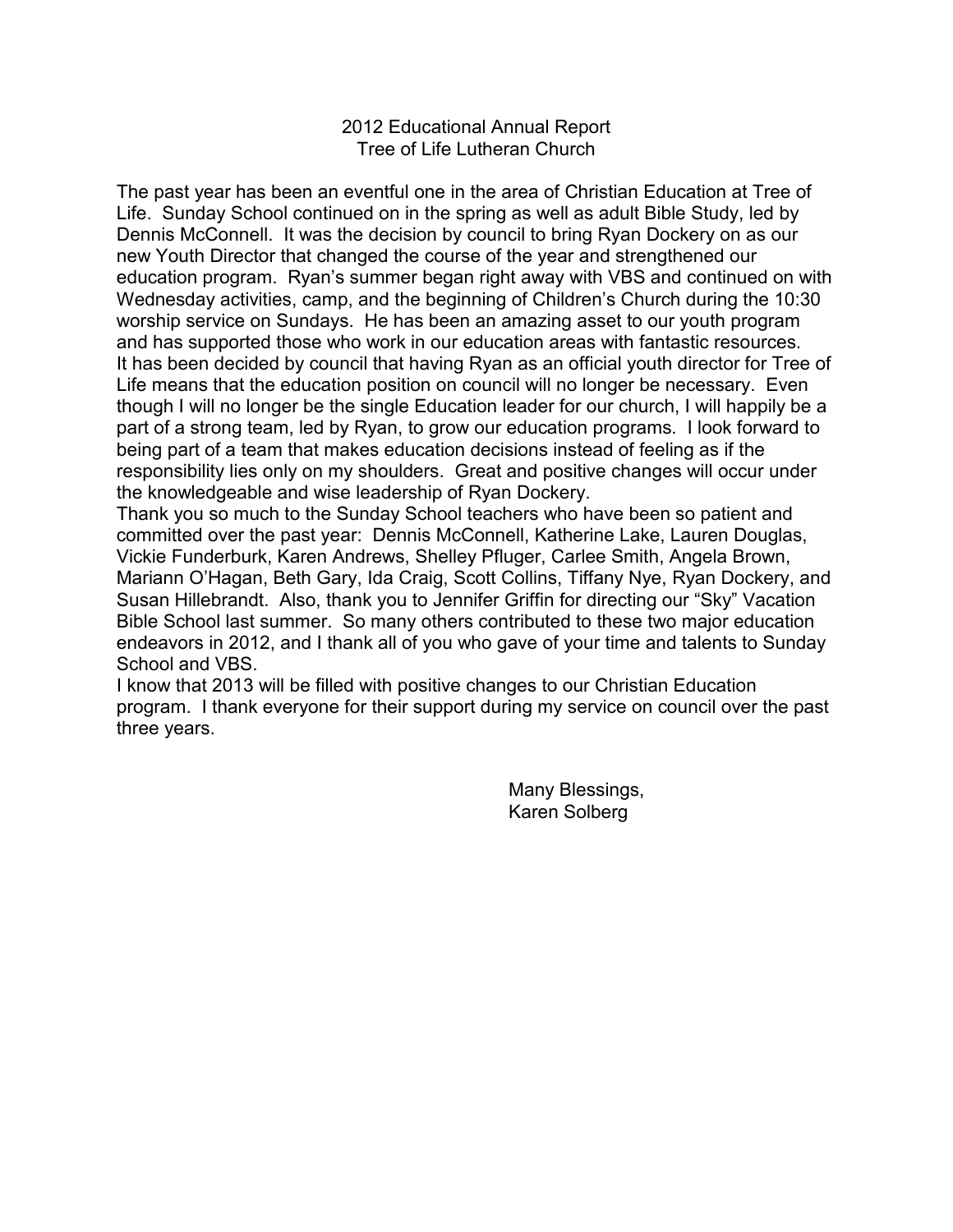# Tree of Life Annual Congregational Meeting January 15, 2012

Meeting was called to order by Dennis McConnell at 9:08 am. A quorum was established by the tellers, and a list of congregants in attendance at the meeting is attached.

Pastor Chris opened in prayer.

The minutes from the Congregational Meeting in 2011 were reviewed and approved by the congregation.

The returning council members Karen Solberg for Education and Matt Hannes for Building were nominated and approved by the congregation.

The 2012 Annual budget was reviewed by the congregation. Wayne Pfluger alerted the congregation to the fact that the budget that is being presented is a negative balance budget. The Church Council is hoping that the congregation will step up in giving, and that this budget will not remain negative. The budget was approved by the congregation.

The annual ministry reports were reviewed by the congregation.

Pastor Chris and Daphne Cox gave their reports on the previous year, as well as, their hopes for the upcoming year.

There was no old business or new business discussed.

The new council members were installed by Pastor Chris.

The meeting was adjourned at 10:00 am.

Minutes submitted by Jennifer Griffin Council Secretary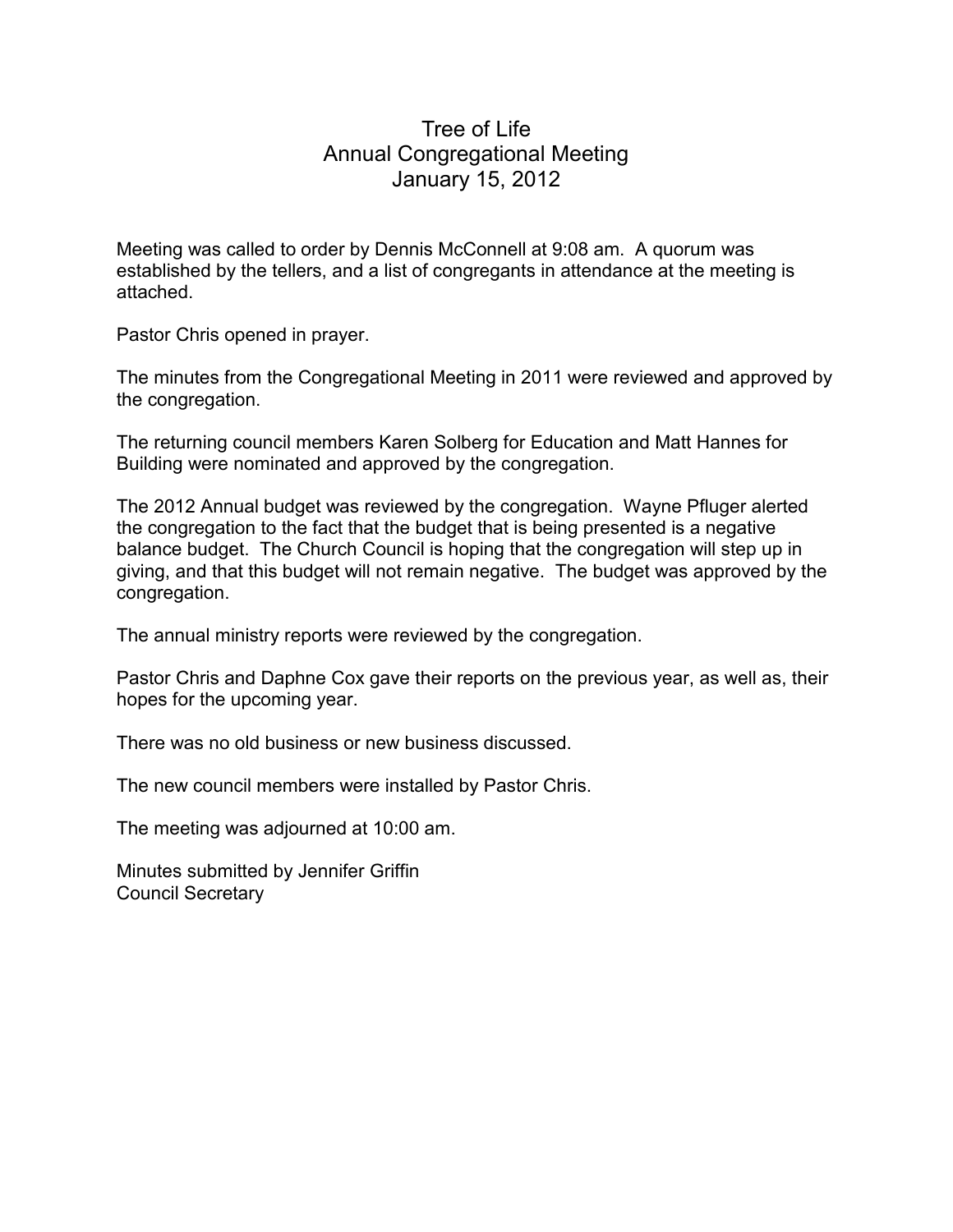2012 Annual Building Report and needs to come in 2013 Tree of Life Lutheran Church

This last year has been a success as much as it could be due to some unselfish givers of their time, talents, finances, even from non-members. The Men's group has been a true blessing to this church this year, by committing to projects that would have caused us to dip more into our savings financially then we did this year. The Men's group project consisted of Painting all the corner trim of the sanctuary that had become damage by weather and landscape maintenance. The group also averted a possible drainage issue between the church and playground by removing sediment in the drainage overflow pathway to an appropriate grade. Moved the broke playground flood light out of the tree and onto a post for better illumination of the area. They also attempted to repair the lighting for the parking lot of the Education Building. This group cooked and served Easter breakfast and did two fund raiser hamburger dinners after church. Word amongst the group already has stuff on tap for the coming year including service project, meals and fun/fellowship activates for 2013. Come join us and then you too may know what a difference this group can make in the life of this church body! Talk about a group that has been unselfish in the service they provided this year and that is the cleaning crew for the Education Building. These four groups perform an invaluable service weekly without fail. One of the groups says it's just one way they feel interconnected to this church deeply. If you have not had a chance to thank this group for all they do, please do so. We have been able to add some new members to this group for the year which should be a great asset to those already serving. Some changes are coming to this group that will make this ministry better able to serve with less effort. For this to happen we need to upgrade our bathrooms in this Education Building to a similar effect of our sanctuary's bathrooms. So all can know the cleaning crews better, here they are as follows:

| Team One                       | $1st$ Week |              |  |
|--------------------------------|------------|--------------|--|
| <b>Christine Knauf</b>         |            | 936-264-3982 |  |
| Mary Nye                       |            | 936-445-1739 |  |
| <b>Tiffany Nye</b>             |            | 936-828-3338 |  |
| Treva Allen & Chuck Will       |            | 936-494-3250 |  |
| <b>Team Two</b>                | $2nd$ Week |              |  |
| <b>Shirley Finke</b>           |            | 936-828-3887 |  |
| <b>Flo Stiverson</b>           |            | 936-273-2572 |  |
| Edie Tong                      |            | 936-856-8242 |  |
| <b>Katherine Lake</b>          |            | 936-828-3333 |  |
| Jennifer Canton                |            | 281-460-1254 |  |
| <b>Team Three</b>              | $3rd$ Week |              |  |
| Daphne Cox                     |            | 936-856-1380 |  |
| Annette Chapman                |            | 936-441-9175 |  |
| Kim Thompson                   |            | 936-588-3737 |  |
| <b>Bob &amp; Corinne Myers</b> |            | 936-856-4615 |  |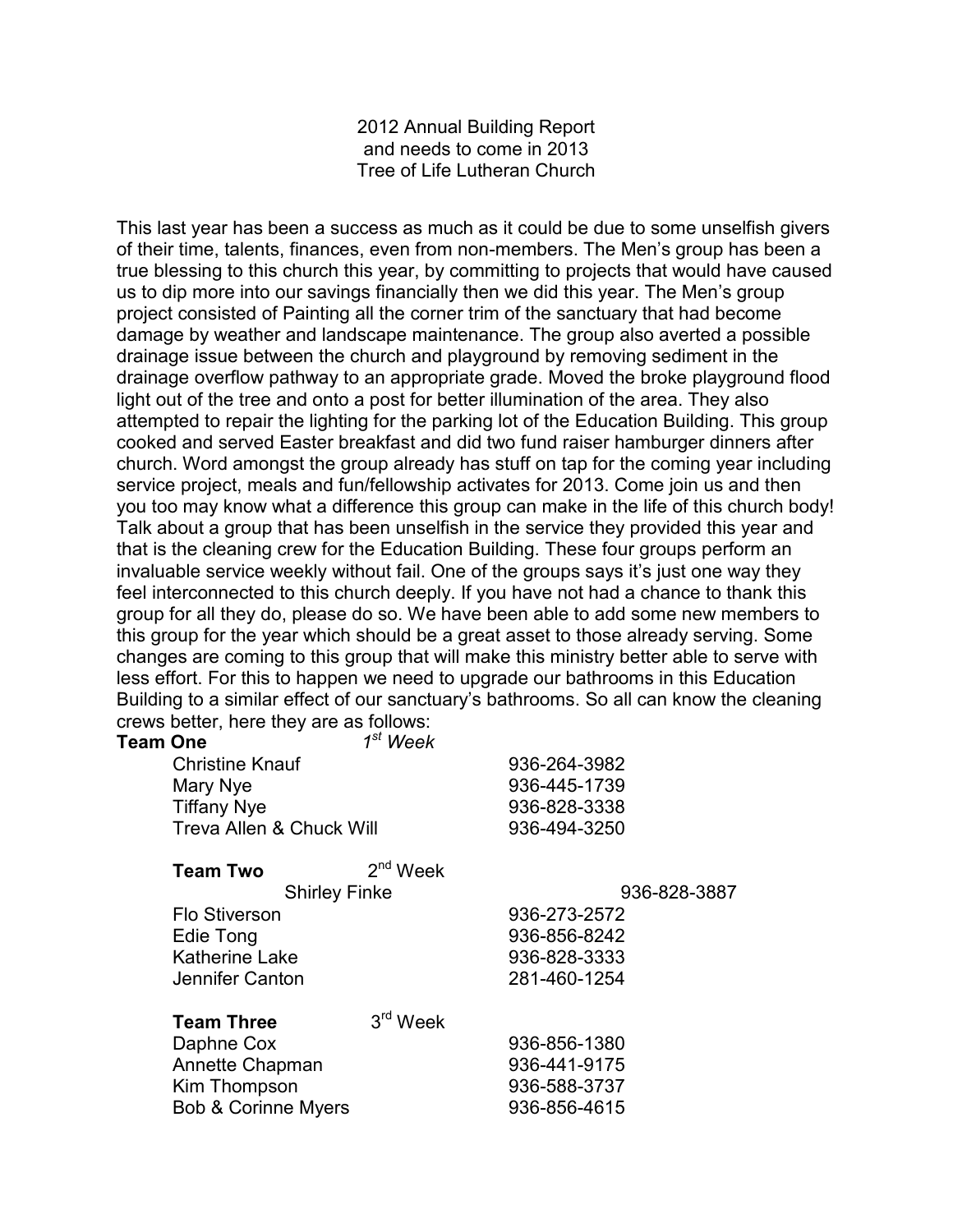| <b>Team Four</b>          | $4th$ Week |              |
|---------------------------|------------|--------------|
| Dennis & Maxine McConnell |            | 281-292-8581 |
| Susan Hillebrandt         |            | 936-671-0019 |
| Jeanne Anderson           |            | 936-494-3250 |
| Seth Cunningham           |            | 936-522-8648 |

1<sup>st</sup> person on the list is the team Leader.

Air conditioning systems at TOL this last year have had its costly effects. Thanks to some generous members and generous HVAC repair people we were able to keep most of that cost out of the general maintenance budget. Although we have our A/C systems running and keeping our inside environment as pleasant as possible repair needs are present for 2013. We were able to save the church around \$5000.00 in electricity cost over the last year by incorporating the new wireless controlled thermostats. With these saving I hoped that this money would stay inside the facilities area for 2013's budget for much needed repairs, although that did not happen.

What are our needs for 2013?

We need to replace most of the parking lot light fixtures in the Education Building's parking lot at a cost of \$1050.00 plus the cost of a pole with the Men's group doing the work.

HVAC issues as follows:

Fix the leaking drainage pan on the A/C unit over the copier room in the sanctuary. Replace the overflow pan for the southern most units in the fellowship hall Replace the bearing that is out in the northern most units in the fellowship hall Place filter grates on the unit for the kitchen unit that is more serviceable All HVAC repairs listed above cost of \$800.00.

- Attempt to make our two main HVAC units in the sanctuary more efficient and cost less in future repairs is to place two variable drives from ABB on them at a cost of \$2100.00 each.
- Remodel our bathrooms in the Education building to similar effect as those in the sanctuary. To make them function, clean and look as close to the sanctuary as possible we plan to do the following:
- Demo and remove the old VCT tile floorings, wall coverings, toilets, counter tops, ceiling grid and tiles, lighting, stall dividers, remove and save the towel dispenser sets.

Clean and seal all concrete

Resurface the walls and raise the ceiling by 12", install fur downs over the sinks and texture and paint wall to match the sanctuary's bathrooms.

Tile floors and walls to match the sanctuary's bathrooms.

Replace all toilets with commercial power assit ADA style toilets.

Install new divider panels to match the sanctuary's bathrooms.

Install new 2'x2' drop ceiling grid at the new height with better lighting fixtures. Install new lighting over the sink.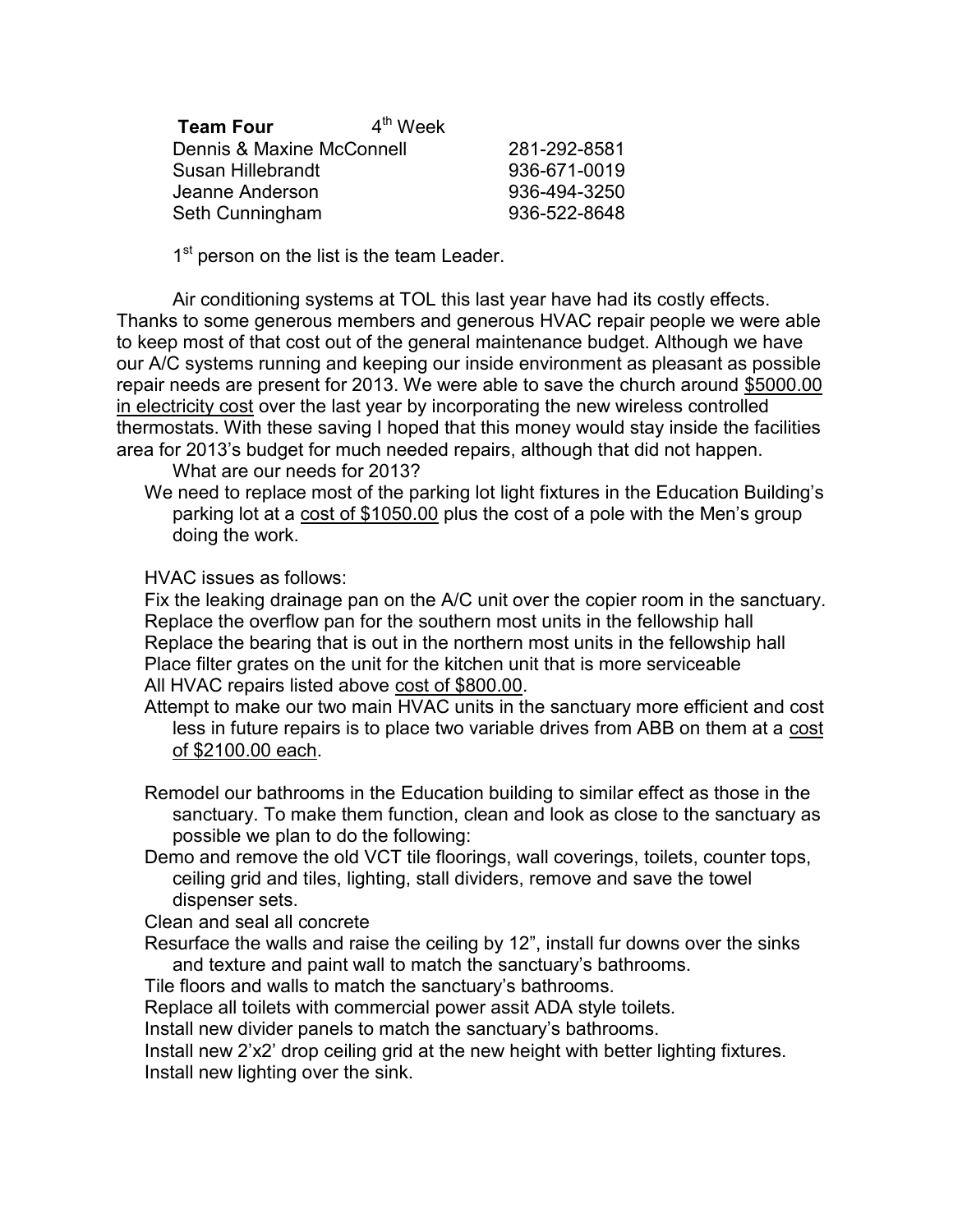Replace the counter top similar to those in the sanctuary's bathroom and reuse the sinks.

Paint the doors and install motion sensing light switches.

Lower the urinal and replace on wall.

Reinstall the towel dispenser sets.

Move the HVAC drains to the bathroom drainage system and eliminate those overflow drains over the sink.

Remodeling with the above description to both bathroom in the Education Building for total cost of \$11,640.00

Repairs to the Education Parking Lot are needed near the dumpster pad as well as sealing most of the expansion joints to decrease future damage like occurred near the dumpster pad. Also have several minor holes in the parking lot from last year's lighting strike that need to be addressed as well.

Just a note: The church will need to be painted within the next 3yrs or less to keep its current protection level. The men's group helped extend the above timeline by painting the trim boards. Do have a bid to repaint all the siding, trim and handrails, caulk all siding and trim as needed and clean/prep before painting with all paint applied by hand with commercial grade Sherwin Williams paint. Above listed description for a cost of \$12,786.00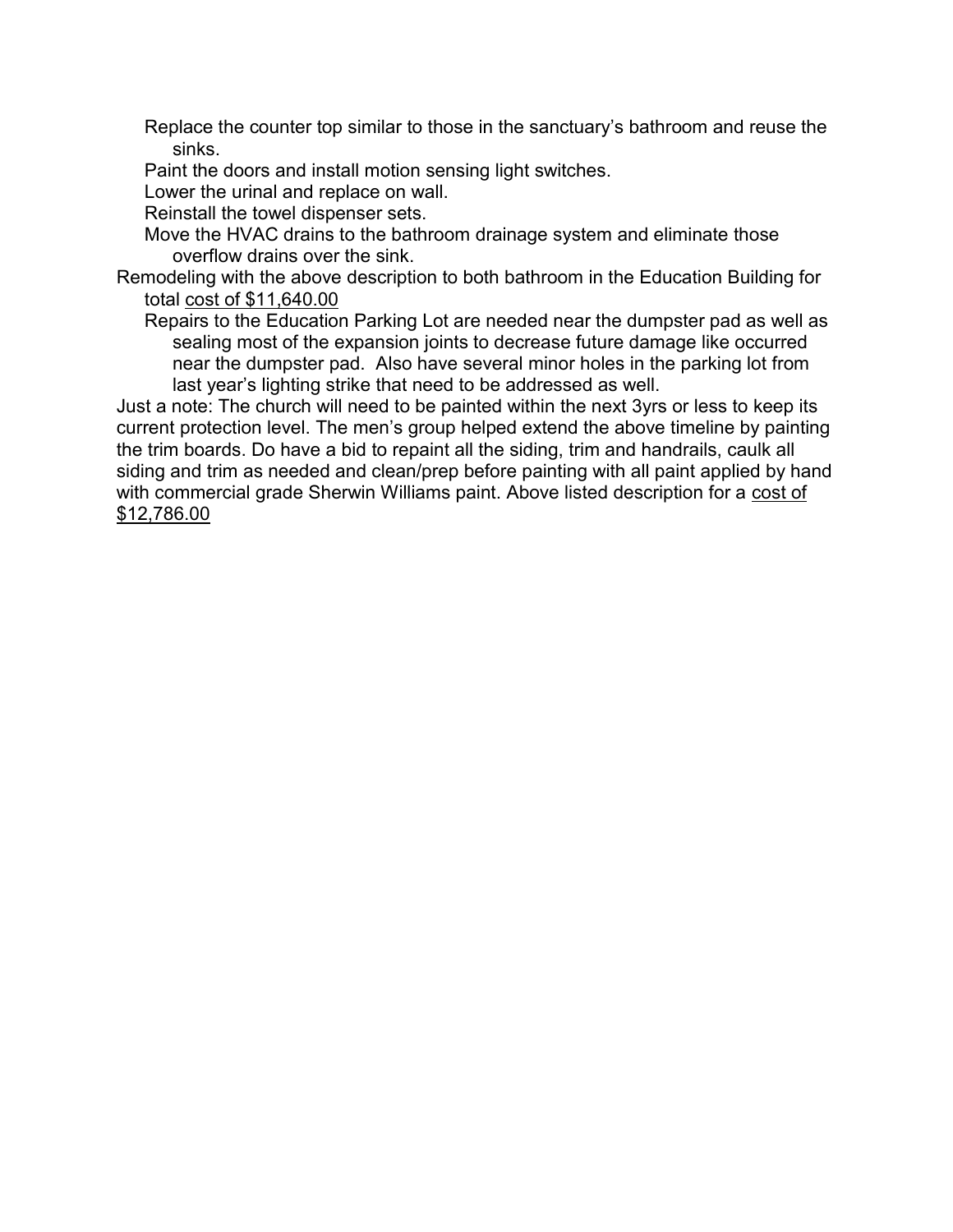### 2012 Annual Pastoral Report Tree of Life Lutheran Church

I don't know which Sunday this summer I looked out in our congregation during communion and tears started to flow. In 2011, I had teared up often as we kept doing funeral after funeral but this time it was not out of sadness but of a deep and satisfying joy. Six months earlier I had been at a council meeting when Bishop Mike Rinehart had been invited and he brought with him the statistics concerning worship attendance. It was painful to sit there and hear the bishop explain that our worship attendance for Tree of Life for 2011 was an average of 135 which was a 3 year low. Sitting at my desk that night I remember anger and frustration burning in me as I dealt with the question of how to deal with declining finances and worship attendance. I felt broken and unredeemable as your pastor. It was certainly a low moment for me. That night I made a personal goal to increase worship at Tree of Life from 135 to 150. However, that was not even close to the final number. In 2012, the average worship attendance was 160 and we grew our membership significantly. How did we achieve such stunning results?

There were several factors. First of all this congregation has continued to be excellent with visitors and knows how to treat those who visit in worship. When I called visitors this year they almost always stated feeling very welcomed during worship.

Secondly, 18 months ago we stopped using paper to lead worship and started using a projection-lead approach. Visitors found this to be much more inviting and easier to navigate than fumbling with a book and bulletin.

Then there is our worship team who works tirelessly to make amazing and beautiful things happen each week. Linda Bliese was added to the team which meets every Monday for an hour and half going over slides weeks in advance. Linda serves as a representative for the early service and has the notable title of "Copyright Cop" by making sure we have permission to use the songs that we project and use each week. Susan Rinehart who joined the team last year keeps amazing us with her skills in layout and design. In addition the hours she put in each week are considerable and should not be over looked. Jim Voelz continues to organize our weekly volunteers for worship and did a remarkable job including new people all year long. John Burkwall continues to lead our choir and play amazing music for us each week at the late and early service. Whether it is pre-recorded (which he does for free each week) or live, it is always wonderful.

We did not stop there. This year we saw the emergence of our contemporary worship band. The idea having bubbled from within our own people and has grown to where they help lead worship once a month. Already this group has grown and learned so much this last year and I look forward to what they will achieve in 2013. Thanks to Mike Rinehart and Jeremie Brown for organizing and driving this emerging and vital ministry.

Between the work of all these people and my re-energized efforts in my own work, there was solid growth for the first six months of this year. However it was not until June as I looked out into the congregation that I realized that our efforts had just been "building a good fire." When our congregation decided to do the amazing and employ Ryan Dockery to a full time position in Youth Ministry, it was like throwing a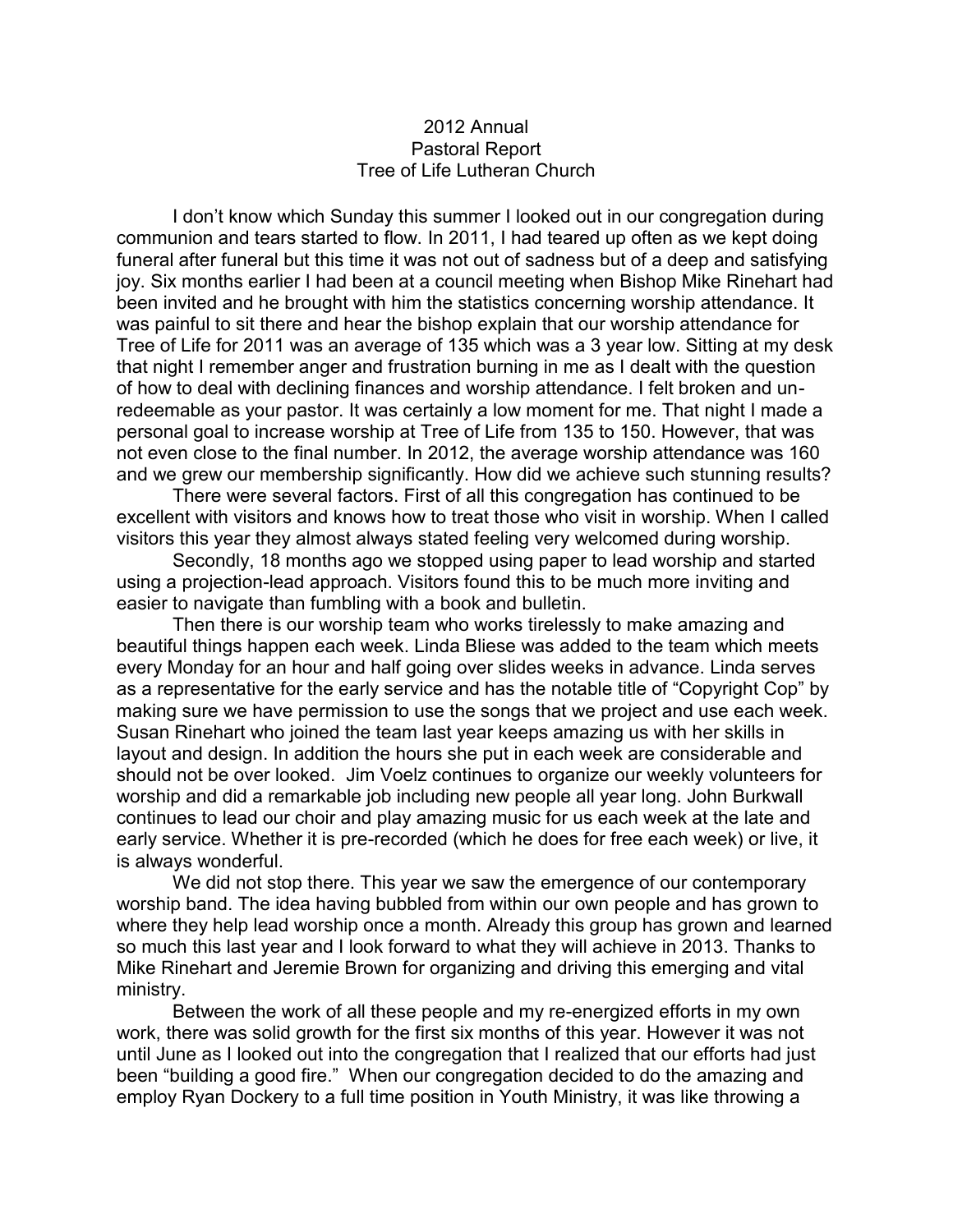gallon of gas on the fire. Boom! We exploded in worship attendance the last six months as well and as a result we did not have a single month when we did not exceed last years monthly average. Bringing Ryan on board full time was a stroke of genius by the church and I am simply thrilled having such a gifted minister in our presence. I look forward to seeing what seminary training does for him and us as we partner with him through this journey.

I want to be clear that the numbers are not what are important, although you might think that I care about nothing else. In reality what I and Bishop Mike care about is what worship attendance represent which is the health and vitality of a congregation. After 2012 I can tell you Tree of Life is strong and imaginative place for the Gospel. I am starting to hear dreams and ideas again in a way that I have not in the last few years. I see a good future ahead of us.

This story would not be complete though without mentioning a few other names which include our secretary Ida Craig who has worked through a huge learning curve as she completed her first year with us. I continue to stand by my statement last year that I don't hire members for staff positions, but Ida brings so much to the position and her willingness to go the extra mile is much appreciated and why she is deserving of this position. I also have to thank Daphne Cox who exhausted herself throwing every log and stick she could find on our fire here at Tree of Life. John the Baptist stated it best when talking about the coming of Christ. Matt 3:11 "I baptize you with water for repentance, but one who is more powerful than I is coming after me; I am not worthy to carry his sandals. He will baptize you with the Holy Spirit and fire." There is nothing enjoyable about being baptized by fire even if it is spirit lead. I think we can both say that we burn away our assumptions of each other and a few ideas we both had. But at the end of two years, we have discovered a deeper more meaningful relationship with our God and each other. Thank you Daphne for going into the fire with me and not loosing hope when the flames seemed to consume us at times.

Last of all, I need to thank my family. It is hard to explain just how often I have had to ask to be excused from a family event or meal to address a pressing church matter. However to have your family and spouse back me the way they do, I know I am blessed. When I got the word that Dave Griffin had died in a motor cycle accident, it was my wife who helped get me out the door as quickly as I could and told me to take care of Gretchen and not to worry about anything that I had committed to at home. Then quietly took my children to school and addressed several items that I was supposed to take care of that day forcing her to change h her schedule. That is just one of a thousand examples of how she so unselfishly gives of herself to this church so that I can be your pastor. People have expectations of their pastor, and we both understood those expectations when we took the call. You have to love the church, Jesus and your spouse to survive it though. I love you Katherine and thank you for all that you have done and made possible.